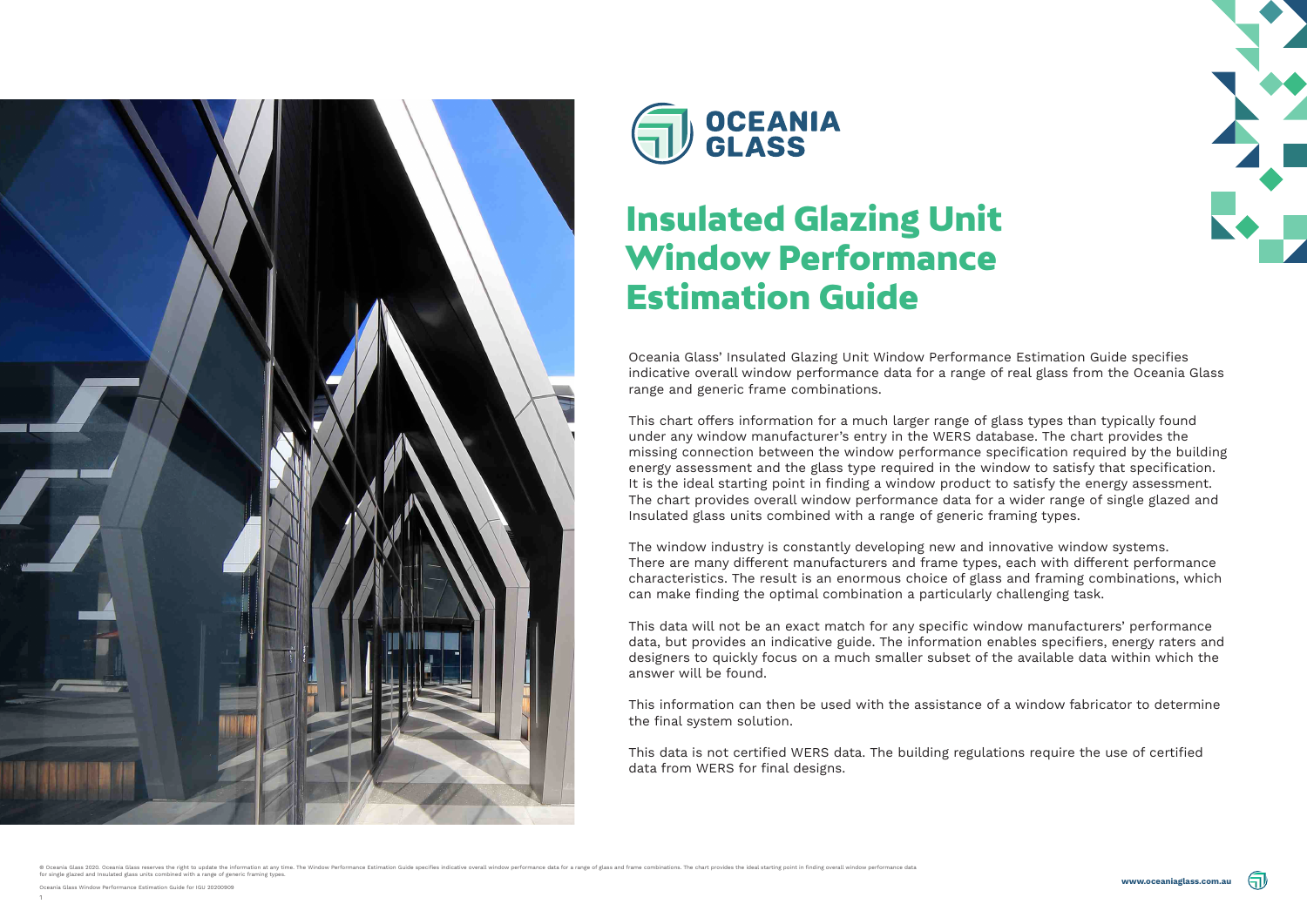## **THE OCEANIA**



#### Windows Performance Estimation Guide

Insulated Glazing Unit - Glass in designated window frames

|                                            |                          | Glass & Frame (complete window data) |                                                                                                                                                     |         |        |                        |                 |                                  |                      |          |                        |         |                      |                     |                                              |                 |                 |                                                                        |                 |          |                       |                     |                                                                                                                                                                                                                                 |             |                          |             |              |                                                        |             |                                     |              |                                                                                                                                                                                                                                                                                                                                                     |                    |
|--------------------------------------------|--------------------------|--------------------------------------|-----------------------------------------------------------------------------------------------------------------------------------------------------|---------|--------|------------------------|-----------------|----------------------------------|----------------------|----------|------------------------|---------|----------------------|---------------------|----------------------------------------------|-----------------|-----------------|------------------------------------------------------------------------|-----------------|----------|-----------------------|---------------------|---------------------------------------------------------------------------------------------------------------------------------------------------------------------------------------------------------------------------------|-------------|--------------------------|-------------|--------------|--------------------------------------------------------|-------------|-------------------------------------|--------------|-----------------------------------------------------------------------------------------------------------------------------------------------------------------------------------------------------------------------------------------------------------------------------------------------------------------------------------------------------|--------------------|
| <b>Product Name</b>                        | <b>Nominal Thickness</b> |                                      | 100mm Aluminium Front<br>Glazed                                                                                                                     |         | Glazed | 150mm Aluminium Front  |                 | 100mm Aluminium Centre<br>Glazed |                      | Glazed   | 150mm Aluminium Centre |         | <b>Thermal Break</b> |                     | 100mm Aluminium with 175mm Aluminium Curtain |                 |                 | Aluminium Awning Window Aluminium Hinged Door                          |                 |          |                       |                     | Aluminium Sliding Door Aluminium Sliding Window Aluminium Folding Door                                                                                                                                                          |             |                          |             |              |                                                        |             | Aluminium Tilt & Turn<br>Window     |              | <b>Aluminium Casement</b><br>Window                                                                                                                                                                                                                                                                                                                 |                    |
|                                            |                          | U Value                              | $SHGC_w$ $VT_w$                                                                                                                                     | U Value |        | SHGC<br>VT.,           | U Value         | SHGC                             | VT                   | U Value_ | SHGC<br>VT.,           | U Value | SHGC_                | VT.                 | U Value <sub>w</sub>                         |                 | $SHGC_w$ $VT_w$ | U Value                                                                | SHGC VT         | U Value_ | SHGC                  | VT                  | U Value<br>SHGC_                                                                                                                                                                                                                |             | U Value<br>SHGC_         |             | U Value      | SHGC VT                                                |             | U Value <sub>w</sub> SHGC WT VT     |              | $\begin{picture}(150,40) \put(0,0){\line(1,0){10}} \put(15,0){\line(1,0){10}} \put(15,0){\line(1,0){10}} \put(15,0){\line(1,0){10}} \put(15,0){\line(1,0){10}} \put(15,0){\line(1,0){10}} \put(15,0){\line(1,0){10}} \put(15,0){\line(1,0){10}} \put(15,0){\line(1,0){10}} \put(15,0){\line(1,0){10}} \put(15,0){\line(1,0){10}} \put(15,0){\line($ |                    |
|                                            |                          | Air                                  |                                                                                                                                                     |         |        |                        |                 |                                  |                      |          |                        |         |                      |                     |                                              |                 |                 | Air                                                                    |                 | Air      |                       |                     | Air                                                                                                                                                                                                                             |             | Air                      |             | Air          |                                                        |             |                                     |              |                                                                                                                                                                                                                                                                                                                                                     |                    |
| EnergyTech Clear (#2) + QFloat™ Clear      | $4 + 12 + 4$             |                                      | 3.0  2.7  0.59  0.65  3.2  3.0  0.60  0.66  2.8  2.6  0.59  0.67  3.0  2.8  0.59  0.67  2.2  2.0  0.59  0.67                                        |         |        |                        |                 |                                  |                      |          |                        |         |                      |                     |                                              |                 |                 | 3.3 3.1 0.63 0.64 4.5 4.4 0.42 0.42                                    |                 |          |                       |                     | 3.8 3.6 0.47 0.49 3.4 3.2 0.51 0.56                                                                                                                                                                                             |             | 4.1 4.0 0.50 0.54        |             |              | 3.7 3.5 0.44 0.47 4.7 4.6 0.34 0.34 4.3 4.18 0.44 0.46 |             |                                     |              |                                                                                                                                                                                                                                                                                                                                                     |                    |
| EnergyTech Clear (#2) + QFloat™ Clear      | $6 + 12 + 6$             | $2.9$ $2.7$                          |                                                                                                                                                     |         |        |                        |                 |                                  |                      |          |                        |         |                      |                     |                                              |                 |                 |                                                                        |                 |          |                       |                     |                                                                                                                                                                                                                                 |             |                          |             |              |                                                        |             |                                     |              | 4.2                                                                                                                                                                                                                                                                                                                                                 | $0.42$ 0.44        |
| EnergyTech Clear (#2) + QFloat™ Clear      | $10+12+6$                | $2.9$ $2.7$                          | 0.53<br>0.62                                                                                                                                        | $-3.1$  | 2.9    | 0.62                   | 2.8             | 0.53                             | 3.0                  |          | 0.63                   | 2.2     | 2.0                  | 0.63                | 3.3                                          | 0.57            |                 | 4.5<br>4.4                                                             | 0.38<br>0.40    |          | 0.42                  | 0.46                | 3.2<br>0.46                                                                                                                                                                                                                     | 0.53        | -4.1<br>0.45             |             | -3.5         | 0.44                                                   | 47<br>4.6   | 0.31                                | 0.32<br>4.3  | 4.2                                                                                                                                                                                                                                                                                                                                                 | $0.40$ 0.43        |
| EnergyTech SuperGreen (#2) + QFloat™ Clear | $6+12+6$                 | 2.9<br>2.7                           | 0.30<br>0.48                                                                                                                                        |         | 2.9    | 0.48                   |                 |                                  |                      |          | 0.49                   | -2.2    | 2.0                  | 0.48                | 3.3                                          | 0.33            |                 | 4.5<br>4.4                                                             | 0.22<br>0.30    | -3.8     | -3.6<br>0.24          | 3.4<br>0.35         | -3.2<br>0.26                                                                                                                                                                                                                    | 0.40        | 4.1<br>4.0<br>0.26       |             | -3.5         | 0.23                                                   | 4.6         | 0.18                                | 0.25<br>4.3  | 4.2 0.23 0.33                                                                                                                                                                                                                                                                                                                                       |                    |
| EnergyTech Grey (#2) + QFloat™ Clear       | $4 + 12 + 4$             |                                      | $3.0$ $2.7$ $0.42$<br>0.40                                                                                                                          | 3.2     | - 3.0  | 0.43<br>0.40           | 2.8             | 0.43                             | 0.40<br>- 3.0        |          | 0.41<br>0.43           | 2.2     | 2.0<br>0.43          | 0.40                | 3.3                                          | 0.45<br>- 3.1   | 0.39            | 4.4<br>- 4.5                                                           | 0.30<br>0.25    | 3.8      | 0.33<br>-3.6          | 0.30<br>3.4         | 3.2<br>0.37                                                                                                                                                                                                                     | 0.34        | 4.2<br>4.0<br>0.36       | 0.33        | 3.5<br>3.7   | 0.28<br>0.31                                           | 4.7<br>4.6  | 0.25                                | 0.21         | 4.3 4.2 0.32 0.28                                                                                                                                                                                                                                                                                                                                   |                    |
| EnergyTech Grey (#2) + QFloat™ Clear       | $6+12+6$                 | $3.0$ 2.7                            | 0.30<br>0.36                                                                                                                                        |         |        |                        |                 |                                  |                      |          |                        |         |                      |                     |                                              |                 |                 |                                                                        |                 |          |                       | 0.23                | 3.2<br>0.32                                                                                                                                                                                                                     |             |                          |             |              |                                                        |             |                                     |              | 4.2                                                                                                                                                                                                                                                                                                                                                 | $0.28$ 0.21        |
| SolTech Neutral (#2) + QFloat™ Clear       | $4 + 12 + 4$             |                                      | 3.0 2.7 0.43 0.49 3.2 3.0 0.44 0.49                                                                                                                 |         |        |                        | $2.8$ $2.6$     |                                  | $0.43$ $0.49$<br>3.0 | 2.8 0.43 | 0.50                   | 2.2     | 2.0 0.43 0.49 3.3    |                     |                                              |                 |                 | 3.1 0.46 0.48 4.5 4.4 0.30 0.31 3.8                                    |                 |          | 3.6 0.34 0.36 3.4     |                     |                                                                                                                                                                                                                                 |             | 32 037 041 42 40 036 040 |             | 3.7          | 3.5 0.32<br>0.35                                       | 4.7         | 4.6 0.25 0.25 4.3 4.2 0.32 0.34     |              |                                                                                                                                                                                                                                                                                                                                                     |                    |
| SolTech Neutral (#2) + QFloat™ Clear       | $6+12+6$                 | $2.9$ $2.7$                          |                                                                                                                                                     |         |        |                        | 2.8             |                                  |                      |          |                        |         |                      |                     |                                              |                 |                 |                                                                        |                 |          |                       |                     |                                                                                                                                                                                                                                 |             |                          |             |              |                                                        |             | 0.25                                |              | 4.2                                                                                                                                                                                                                                                                                                                                                 | $0.32$ $0.31$      |
| SolTech Grey (#2) + QFloat™ Clear          | $6 + 12 + 6$             |                                      | 3.0 2.7 0.27<br>0.23                                                                                                                                | 3.2     | 3.0    | 0.27<br>0.23           | 2.8             | 0.27<br>- 2.6                    | 3.0                  | 2.8      | 0.27<br>0.24           | 2.2     | 2.0<br>0.27          | 0.24                | 3.3                                          | 3.1<br>0.29     | 0.23            | 4.5<br>4.4                                                             | 0.19<br>0.15    | 3.8      | 3.6<br>0.21           | 0.17<br>3.4         | 0.23<br>3.2                                                                                                                                                                                                                     | 0.20        | 0.23<br>4.1<br>4.0       | 0.19        | 3.7<br>3.5   | 0.20<br>0.17                                           | 4.6         | 0.16                                | 0.12         | 4.3 4.2 0.20 0.16                                                                                                                                                                                                                                                                                                                                   |                    |
| EVantage Grey (#2) + QFloat™ Clear         | $6+12+6$                 | $3.0\qquad 2.8$                      |                                                                                                                                                     |         |        |                        |                 |                                  |                      |          |                        |         |                      |                     |                                              |                 |                 |                                                                        |                 |          |                       |                     |                                                                                                                                                                                                                                 |             |                          |             |              |                                                        |             |                                     |              | 4.2                                                                                                                                                                                                                                                                                                                                                 | $0.24$ 0.1         |
| EVantage Bronze (#2) + QFloat™ Clear       | $6 + 12 + 6$             |                                      | $3.0$ $2.8$ $0.35$<br>0.30                                                                                                                          | 3.2     | 3.0    | 0.30                   | 2.9             | 0.35                             |                      | 2.9      | 0.31                   | 2.3     | 2.1                  |                     | 3.4                                          | 3.2<br>0.38     | 0.29            | 4.6<br>4.4                                                             | 0.25<br>0.19    | 3.8      |                       | 0.22<br>3.4         | 3.3<br>0.30                                                                                                                                                                                                                     | 0.26        | 4.2<br>4.0<br>0.30       | 0.25        | 3.6          |                                                        | 4.6         | 0.21                                | 0.16<br>4.3  | 4.2 0.27 0.2                                                                                                                                                                                                                                                                                                                                        |                    |
| EVantage Blue-Green (#2) + QFloat™ Clear   | $6 + 12 + 6$             | 3.0                                  | 2.8<br>0.35<br>0.45                                                                                                                                 |         |        |                        |                 |                                  |                      |          |                        |         |                      |                     | 3.4                                          | 3.2<br>0.38     | 0.44            | -4.6<br>4.4                                                            | 0.25<br>0.29    | -3.8     |                       | 0.33                | 3.3                                                                                                                                                                                                                             | 0.38        | 4.2<br>0.30              | 0.37        | -3.6         |                                                        | 4.6<br>4.7  | 0.21                                | 0.23<br>4.3  | 4.2                                                                                                                                                                                                                                                                                                                                                 | $0.27$ 0.3         |
| Evantage Clear (#2) + QFloat™ Clear        | $6 + 12 + 6$             |                                      | 3.0 2.8 0.51 0.54                                                                                                                                   | 3.2     | 3.0    | $0.53$ 0.54            | 2.9             | 0.52<br>2.7                      |                      | 2.9      | 0.55<br>0.52           | 2.3     | 2.1                  | $0.52$ 0.55         | 3.4                                          | 3.2<br>0.55     | 0.53            | 4.6<br>4.4                                                             | 0.37<br>0.34    | 3.8      | - 3.7<br>0.41         | 0.40<br>3.4         | 3.3<br>0.45                                                                                                                                                                                                                     | 0.46        | 4.2<br>0.44<br>4.0       | 0.44        | 3.6          | 0.38<br>0.39                                           | 4.6         |                                     |              | 0.30 0.28 4.3 4.2 0.39 0.38                                                                                                                                                                                                                                                                                                                         |                    |
| EVantage SuperGreen (#2) + QFloat™ Clear   | $6+12+6$                 |                                      | 3.0 2.8 0.28<br>0.39                                                                                                                                | 3.2     | 3.0    | 0.39                   | 2.9             | 2.7<br>0.28                      |                      |          |                        |         |                      | 0.40                | 3.4                                          | 3.2<br>0.30     | 0.38            | 4.6<br>4.4                                                             | 0.20<br>0.25    | 3.8      | 37<br>0.22            | 0.29                | 3.4<br>3.3<br>0.24                                                                                                                                                                                                              | 0.33        | 4.2<br>4.0<br>0.24       | 0.32        | 3.7<br>3.6   | 0.21                                                   | 4.6         | 0.16                                | 0.20<br>4.3  | 4.2  0.21  0.27                                                                                                                                                                                                                                                                                                                                     |                    |
| EVantage SuperBlue (#2) + QFloat™ Clear    | $6+12+6$                 |                                      | 3.0 2.8 0.27 0.31 3.2                                                                                                                               |         |        | 3.0 0.28 0.31          | 2.9             | 0.27                             | 0.31                 | 2.9      | 0.31<br>0.27           | 2.3     | 2.1<br>0.27          | 0.31                | 3.4                                          | 3.2 0.29        | 0.30            | 4.6<br>4.4                                                             | 0.19<br>0.20    | 3.8      | 3.7                   | $0.22$ $0.23$ $3.4$ | 3.3                                                                                                                                                                                                                             | $0.23$ 0.26 | 4.2<br>4.0 0.23 0.25     |             | 3.6          | 0.20<br>0.22                                           | 4.6         |                                     |              | 0.16  0.16  4.3  4.2  0.20  0.21                                                                                                                                                                                                                                                                                                                    |                    |
| ComfortPlus™ Clear 82 + QFloat™ Clear      | $6.38 + 12 + 6$          | 2.9                                  | 2.7<br>0.55<br>0.64                                                                                                                                 |         |        |                        |                 |                                  |                      |          |                        |         |                      |                     |                                              |                 |                 |                                                                        |                 |          |                       | 0.48                | 0.48                                                                                                                                                                                                                            |             |                          |             | -3.5         |                                                        | -4.6        | 0.32                                | 4.3          | 4.2                                                                                                                                                                                                                                                                                                                                                 | $0.42 \qquad 0.45$ |
| ComfortPlus™ Clear 82 + QFloat™ Clear      | $8.38 + 12 + 6$          | 2.9                                  |                                                                                                                                                     |         |        |                        |                 |                                  |                      |          |                        |         |                      |                     |                                              |                 |                 |                                                                        |                 |          |                       |                     |                                                                                                                                                                                                                                 |             |                          |             |              |                                                        |             |                                     |              | 4.2                                                                                                                                                                                                                                                                                                                                                 |                    |
| ComfortPlus™ Clear 82 + QFloat™ Clear      | $10.38 + 12 + 6$         | 2.9                                  | 2.7<br>0.52<br>0.62                                                                                                                                 |         | 2.9    |                        |                 |                                  |                      |          |                        |         | 2.0                  | 0.63                | -3.3                                         |                 |                 | 4.5<br>4.4                                                             | 0.37<br>0.40    | 3.7      | 3.6<br>0.41           | 0.46<br>3.4         | -3.2<br>0.45                                                                                                                                                                                                                    | 0.53        | 4.1<br>3.9<br>0.44       |             |              |                                                        | 4.7<br>4.6  | 0.30                                | 4.3<br>0.32  | 4.2                                                                                                                                                                                                                                                                                                                                                 | $0.39$ 0.43        |
| ComfortPlus™ Clear 82 + QFloat™ Clear      | $12.38 + 12 + 6$         | 2.9<br>2.7                           | 0.62                                                                                                                                                |         |        |                        |                 |                                  |                      |          |                        |         | 2.0                  | 0.63                |                                              | 0.53            |                 | 4.4                                                                    | 0.35<br>0.39    |          |                       | 0.46<br>3.3         | 0.43                                                                                                                                                                                                                            | 0.52        | 0.42                     |             |              |                                                        | 4.6         | 0.29                                | 0.32<br>4.3  | 4.2                                                                                                                                                                                                                                                                                                                                                 | $0.37$ 0.43        |
| ComfortPlus™ Neutral59 + QFloat™ Clear     | $8.38 + 12 + 6$          | $2.9$ $2.7$                          | 0.39<br>0.47                                                                                                                                        | - 3.1   | 2.9    | 0.40<br>0.47           | 2.8             | - 2.6<br>0.39                    | -3.0                 | - 2.8    | 0.40<br>0.48           | 2.2     | 2.0                  | 0.48                | -3.3                                         | -3.1<br>0.42    | 0.46            | - 4.5<br>4.4                                                           | 0.28<br>0.30    | 3.8      | - 3.6<br>0.31         | 0.35<br>- 3.4       | - 3.2<br>0.34                                                                                                                                                                                                                   | 0.40        | 4.1<br>4.0<br>0.33       | 0.39        | 3.7<br>- 3.5 | 0.29<br>0.34                                           | -4.6<br>4.7 | 0.23                                | 0.24<br>4.3  | 4.2                                                                                                                                                                                                                                                                                                                                                 | $0.30$ $0.33$      |
| Luxtech™ 70-35 (#2) + QFloat™ Clear        | $6 + 12 + 6$             |                                      | 2.7 2.5 0.31<br>0.60                                                                                                                                |         |        | 0.32<br>0.60           | 2.6             |                                  |                      |          |                        |         |                      |                     |                                              | 2.8<br>0.34     |                 | 4.4<br>4.2                                                             | 0.22<br>0.38    |          |                       | 0.45<br>3.2         |                                                                                                                                                                                                                                 |             | 0.27                     |             | 3.3<br>3.5   | 0.23                                                   |             | 0.18                                | 4.2          | 4.0  0.24  0.42                                                                                                                                                                                                                                                                                                                                     |                    |
| QFloat™ Grey + Luxtech™ 70-35 (#3)         | $6 + 12 + 6$             |                                      | 2.7 2.5 0.24<br>0.28                                                                                                                                | 2.9     | 2.7    | 0.24<br>0.28           | 2.6             | 2.3<br>0.24                      | 0.29<br>2.8          | 2.5      | 0.24<br>0.29           | 2.0     | 1.8<br>0.24          | 0.29                | 3.1                                          | 2.8<br>0.26     | 0.28            | 4.4<br>4.2                                                             | 0.17<br>0.18    | 3.6      | 0.19<br>-3.4          | 0.21<br>3.2         | 3.0<br>0.21                                                                                                                                                                                                                     | 0.24        | 3.9<br>3.7<br>0.20       | 0.23        | 3.5<br>3.3   | 0.18<br>0.20                                           | 4.6<br>4.5  | 0.14<br>0.15                        | 4.2          | 4.0  0.18  0.20                                                                                                                                                                                                                                                                                                                                     |                    |
| QFloat™ Green + Luxtech™ 70-35 (#3)        | $6 + 12 + 6$             |                                      | 2.7 2.5 0.32<br>0.52                                                                                                                                | 2.9     | 2.7    | 0.32<br>0.53           | 2.6             | 0.32<br>2.3                      | 0.53                 | 2.5      | 0.53<br>0.32           |         | 1.8<br>0.32          | 0.53                | - 3.1                                        | 2.8<br>0.34     | 0.51            | 4.2 0.23<br>4.4                                                        | 0.33            |          | - 3.4                 | 0.39<br>- 3.2       | 0.27<br>- 3.0                                                                                                                                                                                                                   | 0.44        | - 3.9<br>3.7<br>0.27     | 0.43        | 3.3          |                                                        | 4.5         | 0.19                                | 4.2          | 4.0  0.24  0.36                                                                                                                                                                                                                                                                                                                                     |                    |
| QFloat™ Bronze + Luxtech™ 70-35 (#3)       | $6 + 12 + 4$             |                                      | 2.7 2.5 0.26<br>0.33                                                                                                                                | 2.9     | 2.7    | 0.33                   | -2.6            |                                  |                      |          |                        |         |                      |                     |                                              |                 |                 |                                                                        |                 |          |                       | 0.25<br>-3.2        |                                                                                                                                                                                                                                 |             |                          |             |              |                                                        |             |                                     | 4.2          | 4.0                                                                                                                                                                                                                                                                                                                                                 | $0.20 \qquad 0.2$  |
| QFloat™ Supergreen + Luxtech™ 70-35 (#3)   | $6 + 12 + 6$             | $2.7$ $2.5$                          | 0.27<br>0.45                                                                                                                                        |         |        |                        |                 |                                  |                      |          |                        |         |                      |                     |                                              | 2.8<br>0.29     |                 | 4.2                                                                    | 0.19            |          |                       |                     |                                                                                                                                                                                                                                 |             |                          |             |              |                                                        |             |                                     | 4.2          | 4.0                                                                                                                                                                                                                                                                                                                                                 | $0.20 \qquad 0.3$  |
| QFloat™ Superblue + Luxtech™ 70-35 (#3)    | $6+12+6$                 | 2.7                                  | 2.5<br>0.25<br>0.36                                                                                                                                 | 2.9     | 2.7    | 0.25<br>0.36           | -2.6            | -2.3<br>0.25                     | -2.8                 |          | 0.25                   |         |                      |                     |                                              | 2.8<br>0.27     | 0.35            | 4.4<br>-4.2                                                            | 0.18<br>0.23    | 3.6      | -3.4<br>0.20          | 0.27<br>- 3.2       | 3.0<br>0.22                                                                                                                                                                                                                     | 0.30        | 3.9<br>0.21              | 0.29        | 3.5<br>3.3   | 0.19                                                   | 4.5<br>-4.6 | 0.15<br>0.19                        | 4.2          | 4.0                                                                                                                                                                                                                                                                                                                                                 | $0.19$ $0.25$      |
| QLam™ Clear + QFloat™ Clear                | $6.38 + 12 + 6$          |                                      | 3.6 3.5 0.62<br>0.68                                                                                                                                | - 3.8   | 3.7    | 0.63<br>0.69           | 3.5             | 0.62<br>- 3.3                    | 3.7                  | - 3.6    | 0.70<br>0.62           |         | 0.62<br>2.7          | 0.70                | 4.0                                          | 3.9<br>0.66     | 0.67            | 5.0<br>4.9                                                             | 0.44<br>0.44    | -4.2     | 4.1<br>0.49           | 0.51<br>3.9         | 0.53<br>-3.8                                                                                                                                                                                                                    | 0.58        | 4.7<br>0.52<br>- 4.6     | 0.56        | 4.2<br>4.1   | 0.46<br>0.49                                           | 5.0<br>5.0  | 0.36                                | 0.35<br>4.7  | 4.6  0.46  0.48                                                                                                                                                                                                                                                                                                                                     |                    |
| QLam™ Clear + EnergyTech™ Clear (#3)       | $6.38 + 12 + 6$          | 2.9                                  | 2.7<br>0.58<br>0.63                                                                                                                                 |         |        |                        |                 |                                  |                      |          |                        |         |                      |                     |                                              |                 |                 |                                                                        | 0.41            |          |                       |                     |                                                                                                                                                                                                                                 |             |                          |             |              |                                                        |             |                                     | 0.33<br>-4.3 | 4.2                                                                                                                                                                                                                                                                                                                                                 | $0.44$ 0.44        |
| QLam™ Grey + QFloat™ Clear                 | $6.38 + 12 + 6$          |                                      | 3.6 3.5 0.45 0.33 3.8                                                                                                                               |         | 3.7    | $0.46$ $0.33$          | 3.5             | 3.3<br>0.46                      | 0.33<br>3.7          | 3.6      | 0.46<br>0.33           | 2.8     | 2.7                  | 0.33                | 4.0                                          | 3.9<br>0.49     | 0.32            | 5.0                                                                    | 4.9 0.32 0.21   | 4.2      | 4.1<br>0.36           | 0.24<br>3.9         | 3.8<br>0.39                                                                                                                                                                                                                     | 0.28        | 4.7<br>4.6 0.38          | 0.27        | 4.2<br>4.1   | 0.34<br>0.23                                           | 5.0<br>5.0  | $0.26$ 0.17                         |              | 4.7 4.6 0.34 0.23                                                                                                                                                                                                                                                                                                                                   |                    |
| QLam™ Grey + EnergyTech™ Clear (#3)        | $6.38 + 12 + 6$          | 2.9                                  |                                                                                                                                                     |         |        |                        |                 |                                  |                      |          |                        |         |                      |                     |                                              |                 |                 |                                                                        |                 |          |                       |                     |                                                                                                                                                                                                                                 |             |                          |             |              |                                                        |             | 0.24                                |              | 4.2                                                                                                                                                                                                                                                                                                                                                 |                    |
| QLam™ Bronze + QFloat™ Clear               | $6.38 + 12 + 6$          |                                      | 3.6 3.5 0.48<br>0.41                                                                                                                                | 3.8     |        |                        |                 |                                  |                      |          | 0.42                   |         |                      |                     | 4.0                                          | 3.9<br>0.52     |                 | 4.9                                                                    | 0.34            |          | 4.1                   | 0.30                | 3.9<br>- 3.8<br>0.42                                                                                                                                                                                                            | 0.35        | 4.7<br>4.6<br>0.41       | 0.33        | 4.2<br>4.1   |                                                        | 5.0<br>5.0  | 0.28                                | 0.21         | 4.7 4.6 0.36 0.28                                                                                                                                                                                                                                                                                                                                   |                    |
| QLam™ Bronze + EnergyTech™ Clear (#3)      | $6.38 + 12 + 6$          | 2.9                                  |                                                                                                                                                     |         |        |                        |                 |                                  |                      |          |                        |         |                      |                     |                                              |                 |                 |                                                                        |                 |          |                       |                     |                                                                                                                                                                                                                                 |             |                          |             |              |                                                        |             |                                     |              | 4.2                                                                                                                                                                                                                                                                                                                                                 | $0.33$ $0.26$      |
| QLam™ Cool Blue + QFloat™ Clear            | $6.38 + 12 + 6$          | $3.6\qquad 3.5$                      | 0.55<br>0.56                                                                                                                                        |         |        |                        |                 |                                  |                      |          |                        |         |                      |                     | 4.0                                          | 3.9<br>0.59     |                 | 4.9                                                                    | 0.39<br>0.36    |          | 0.44                  | 0.42<br>3.9         | 3.8<br>0.48                                                                                                                                                                                                                     | 0.48        | 4.7<br>4.6               |             |              |                                                        | -5.0        | 0.32                                | 4.7<br>0.29  | 4.6 0.42 0.39                                                                                                                                                                                                                                                                                                                                       |                    |
| QLam™ Cool Blue + EnergyTech™ Clear (#3)   | $6.38 + 12 + 6$          | 2.9                                  | 2.7<br>0.51<br>0.52                                                                                                                                 |         | 2.9    | 0.52                   |                 | 0.52                             |                      |          | 0.53<br>0.52           | - 2.2   | -2.0<br>0.52         | 0.53                | 3.3                                          | 0.55<br>- 3.1   | 0.51            | -4.5<br>4.4                                                            | 0.37<br>0.33    | - 3.7    | -3.6<br>0.41          | 0.39                | 3.2<br>0.45<br>- 3.4                                                                                                                                                                                                            | 0.44        | 4.0<br>-3.8<br>0.47      | 0.47        | 3.7<br>3.5   | 0.37<br>0.38                                           | 4.7<br>-4.6 | 0.30<br>0.27                        | 4.3          | 4.2                                                                                                                                                                                                                                                                                                                                                 | $0.39$ $0.36$      |
| QLam™ SuperGreen + QFloat™ Clear           | $6.38 + 12 + 6$          |                                      |                                                                                                                                                     |         |        |                        |                 |                                  |                      |          |                        |         |                      |                     |                                              |                 |                 |                                                                        |                 |          |                       |                     | 3.6 3.5 0.35 0.51 3.8 3.7 0.36 0.51 3.5 3.3 0.35 0.51 3.7 3.6 0.36 0.52 2.8 2.7 0.35 0.52 4.0 3.9 0.30 0.50 4.9 0.25 0.32 4.2 4.1 0.28 0.38 3.9 3.8 0.31 0.43 4.7 4.6 0.30 0.42 4.2 4.1 0.26 0.36 5.0 0.21 0.26 4.7 4.6 0.27 0  |             |                          |             |              |                                                        |             |                                     |              |                                                                                                                                                                                                                                                                                                                                                     |                    |
| QLam™ SuperGreen + EnergyTech™ Clear (#3)  | $6.38 + 12 + 6$          | 2.9                                  | 2.7<br>0.30<br>0.47                                                                                                                                 | 3.1     |        | 2.9 0.31 0.47          | 2.8             | 2.6<br>0.31                      | 0.48<br>3.0          | 2.8      | 0.31<br>0.48           | 2.2     | 2.0                  | $0.31$ $0.48$ $3.3$ |                                              | 3.1             | $0.33$ 0.46     | 4.5 4.4 0.22 0.30 3.7 3.6 0.24 0.35 3.4                                |                 |          |                       |                     | 3.2                                                                                                                                                                                                                             | $0.26$ 0.40 | 4.0                      |             |              | 3.8 0.28 0.43 3.7 3.5 0.23 0.34 4.7                    |             | 4.6 0.18 0.24                       | 4.3          | 4.2<br>0.24                                                                                                                                                                                                                                                                                                                                         |                    |
| QFloat™ Clear + QFloat™ Clear              | $4 + 12 + 4$             |                                      |                                                                                                                                                     |         |        |                        |                 |                                  |                      |          |                        |         |                      |                     |                                              |                 |                 |                                                                        |                 |          |                       |                     | 3.6 3.5 0.69 0.71 3.8 3.7 0.70 0.71 3.5 3.4 0.69 0.72 3.8 3.6 0.69 0.72 2.8 2.7 0.69 0.72 4.0 3.9 0.74 0.69 5.0 4.9 0.49 0.45 4.2 4.1 0.54 0.53 0.81 0.50 0.59 0.59 5.42 4.1 0.51 0.51 5.0 5.0 0.40 0.37 4.7 4.6 0.52 0.49      |             |                          |             |              |                                                        |             |                                     |              |                                                                                                                                                                                                                                                                                                                                                     |                    |
| QFloat™ Clear + QFloat™ Clear              | $5 + 12 + 5$             |                                      | 3.6 3.5 0.66<br>0.69                                                                                                                                | 3.8     | 3.7    | 0.67 0.70 3.5 3.4 0.66 |                 |                                  | $0.71$ $3.7$ $3.6$   |          | 0.66                   |         |                      |                     |                                              |                 |                 | 0.71  2.8  2.7  0.66  0.71  4.0  3.9  0.71  0.68  5.0  4.9  0.47  0.44 |                 | 4.2      | 4.1                   | 0.52 0.52 3.9       | 3.8                                                                                                                                                                                                                             | $0.57$ 0.59 | 4.7<br>4.6<br>0.56       | 0.57        | 4.2<br>4.1   | 0.49                                                   | 5.0         | 0.38<br>0.36                        | 4.7          | 4.6  0.49  0.48                                                                                                                                                                                                                                                                                                                                     |                    |
| QFloat™ Clear + QFloat™ Clear              | $6 + 12 + 6$             |                                      | 3.6 3.5 0.65 0.69 3.8                                                                                                                               |         |        | 3.7 0.66 0.69          |                 | 3.5 3.3 0.65 0.70 3.7            |                      | 3.6      |                        |         |                      |                     |                                              |                 |                 | 0.66 0.71 2.8 2.7 0.65 0.70 4.0 3.9 0.70 0.68 5.0 4.9 0.46 0.44        |                 |          | 4.2 4.1 0.51 0.51 3.9 |                     | 3.8  0.56  0.59  4.7                                                                                                                                                                                                            |             | 4.6  0.55  0.57          |             |              | 4.2  4.1  0.48  0.50                                   | 5.0         | 5.0 0.38<br>0.36                    | 4.7          | 4.6 0.49 0.48                                                                                                                                                                                                                                                                                                                                       |                    |
| QFloat™ Clear + QFloat™ Clear              | $8 + 12 + 6$             |                                      | 3.6 3.5 0.61 0.67 3.8                                                                                                                               |         |        | 3.7  0.62  0.68        | $3.5\qquad 3.3$ | 0.61                             | 0.69<br>3.7          | 3.6      | 0.61<br>0.69           | 2.8     | 2.7                  | $0.61$ 0.69         | 4.0                                          | 3.9  0.65  0.66 |                 | 5.0                                                                    | 4.9  0.43  0.43 | 4.2      | 4.1 0.48 0.50 3.9     |                     | 3.8                                                                                                                                                                                                                             | $0.52$ 0.57 | 4.7<br>4.6               | $0.51$ 0.55 | 4.2<br>4.1   | 0.45<br>0.48                                           | 5.0<br>5.0  | 0.35                                | 0.35<br>4.7  | 4.6  0.46  0.47                                                                                                                                                                                                                                                                                                                                     |                    |
| QFloat™ Clear + QFloat™ Clear              | $10+12+6$                |                                      |                                                                                                                                                     |         |        |                        |                 |                                  |                      |          |                        |         |                      |                     |                                              |                 |                 |                                                                        |                 |          |                       |                     | 3.6 3.5 0.58 0.67 3.8 3.7 0.60 0.67 3.4 3.3 0.59 0.68 3.7 3.6 0.59 0.68 2.8 2.7 0.59 0.68 4.0 3.8 0.66 5.0 4.9 0.41 0.43 4.2 4.1 0.46 0.50 3.9 3.8 0.51 0.57 4.7 4.6 0.50 0.55 4.2 4.1 0.43 0.48 5.0 5.0 0.34 0.35 4.7 4.6 0.4  |             |                          |             |              |                                                        |             |                                     |              |                                                                                                                                                                                                                                                                                                                                                     |                    |
| QFloat™ Clear + QFloat™ Clear              | $12 + 12 + 6$            |                                      |                                                                                                                                                     |         |        |                        |                 |                                  |                      |          |                        |         |                      |                     |                                              |                 |                 |                                                                        |                 |          |                       |                     | 3.6 3.5 0.56 0.66 3.8 3.6 0.58 0.66 3.4 3.3 0.57 0.67 3.7 3.6 0.57 0.67 2.8 2.7 0.57 4.0 3.8 0.61 0.65 5.0 4.9 0.40 0.42 4.2 4.1 0.45 0.49 3.9 3.8 0.49 0.56 4.7 4.6 0.48 0.54                                                  |             |                          |             | 4.2          | 4.1  0.42  0.47  5.0                                   |             | 5.0 0.33 0.34                       |              | 4.7  4.6  0.42  0.46                                                                                                                                                                                                                                                                                                                                |                    |
| QFloat™ Clear + EnergyTech™ Clear (#3)     | $4 + 12 + 4$             |                                      |                                                                                                                                                     |         |        |                        |                 |                                  |                      |          |                        |         |                      |                     |                                              |                 |                 |                                                                        |                 |          |                       |                     | 3.0 2.7 0.65 0.66 3.2 3.0 0.66 0.66 2.8 2.6 0.65 0.67 3.0 2.8 0.65 0.67 2.2 2.0 0.65 0.67 3.3 3.1 0.70 0.64 4.5 4.4 0.46 0.42 3.8 3.6 0.51 0.49 3.4 3.2 0.56 0.56 4.0 3.8 0.59 0.59 3.7 3.5 0.48 0.47 4.7 4.6 0.38 0.34 4.3 4.  |             |                          |             |              |                                                        |             |                                     |              |                                                                                                                                                                                                                                                                                                                                                     |                    |
| QFloat™ Clear + EnergyTech™ Clear (#3)     | $5 + 12 + 5$             |                                      |                                                                                                                                                     |         |        |                        |                 |                                  |                      |          |                        |         |                      |                     |                                              |                 |                 |                                                                        |                 |          |                       |                     | 3.0 2.7 0.62 0.65 3.2 3.0 0.63 0.65 2.8 2.6 0.62 0.66 3.0 2.8 0.63 0.66 2.2 2.0 0.62 0.66 3.3 3.1 0.67 0.64 4.5 4.4 0.44 0.42 3.8 0.49 0.49 3.4 3.2 0.54 0.55 4.0 3.8 0.56 0.59 3.7 3.5 0.46 0.47 4.6 0.36 0.34 4.2 0.47 0.45   |             |                          |             |              |                                                        |             |                                     |              |                                                                                                                                                                                                                                                                                                                                                     |                    |
| QFloat™ Clear + EnergyTech™ Clear (#3)     | $6+12+6$                 |                                      |                                                                                                                                                     |         |        |                        |                 |                                  |                      |          |                        |         |                      |                     |                                              |                 |                 |                                                                        |                 |          |                       |                     | 2.9 2.7 0.61 0.63 3.1 2.9 0.63 0.64 2.8 2.6 0.62 0.65 3.0 2.8 0.62 0.65 2.2 2.0 0.62 0.65 3.3 3.1 0.66 0.63 4.5 4.4 0.43 0.41 3.7 3.6 0.48 0.48 3.4 3.2 0.53 0.54 4.0 3.8 0.56 0.58 3.7 3.5 0.45 0.45 4.7 4.6 0.36 0.33 4.3 4.2 |             |                          |             |              |                                                        |             |                                     |              |                                                                                                                                                                                                                                                                                                                                                     |                    |
| QFloat™ Clear + EnergyTech™ Clear (#3)     | $8 + 12 + 6$             |                                      |                                                                                                                                                     |         |        |                        |                 |                                  |                      |          |                        |         |                      |                     |                                              |                 |                 |                                                                        |                 |          |                       |                     | 2.9 2.7 0.57 0.62 3.1 2.9 0.58 0.63 2.8 2.6 0.57 0.64 3.0 2.8 0.57 0.64 2.2 2.0 0.57 0.64 3.3 3.1 0.61 0.61 4.5 4.4 0.40 0.40 3.7 3.6 0.47 3.4 0.43 0.43 0.49 0.53 4.0 3.8 0.52 0.57 3.7 3.5 0.42 0.45 4.7 4.6 0.33 0.32 4.3 4. |             |                          |             |              |                                                        |             |                                     |              |                                                                                                                                                                                                                                                                                                                                                     |                    |
| QFloat™ Clear + EnergyTech™ Clear (#3)     | $10+12+6$                |                                      |                                                                                                                                                     |         |        |                        |                 |                                  |                      |          |                        |         |                      |                     |                                              |                 |                 |                                                                        |                 |          |                       |                     | 2.9 2.7 0.54 0.62 3.1 2.9 0.56 0.62 2.8 2.6 0.55 0.63 3.0 2.8 0.55 0.63 2.2 2.0 0.55 0.63 3.3 3.1 0.59 0.61 4.5 4.4 0.39 0.39 3.7 3.6 0.43 0.46 3.4 3.2 0.47 0.52 4.0 3.8 0.50 0.56 3.7 3.5 0.40 0.44                           |             |                          |             |              |                                                        |             | 4.7 4.6 0.32 0.32 4.3 4.2 0.41 0.43 |              |                                                                                                                                                                                                                                                                                                                                                     |                    |
| QFloat™ Clear + EnergyTech™ Clear (#3)     | $12+12+6$                |                                      |                                                                                                                                                     |         |        |                        |                 |                                  |                      |          |                        |         |                      |                     |                                              |                 |                 |                                                                        |                 |          |                       |                     | 2.9 2.7 0.52 0.61 3.1 2.9 0.53 0.61 2.8 2.6 0.52 0.62 3.0 2.8 0.53 0.62 2.2 2.0 0.52 0.62 3.3 3.1 0.56 0.60 4.5 4.4 0.37 0.39 3.7 3.6 0.41 0.45 3.3 3.2 0.45 0.52 4.0 3.8 0.48 0.55 3.7 3.5 0.39 0.44                           |             |                          |             |              |                                                        | 4.7         | 4.6 0.30 0.32 4.3 4.2 0.39 0.42     |              |                                                                                                                                                                                                                                                                                                                                                     |                    |
| QFloat™ Grey + QFloat™ Clear               | $4 + 12 + 4$             |                                      |                                                                                                                                                     |         |        |                        |                 |                                  |                      |          |                        |         |                      |                     |                                              |                 |                 |                                                                        |                 |          |                       |                     | 3.6 3.5 0.51 0.44 3.8 3.7 0.52 0.44 3.5 3.4 0.51 0.45 3.8 3.6 0.51 0.45 2.8 2.7 0.51 0.45 4.0 3.9 0.55 0.43 5.0 4.9 0.36 0.28 4.2 4.1 0.40 0.33 3.9 3.8 0.44 0.37 4.7 4.6 0.43 0.36 4.2 4.1 0.38 0.31 5.0 5.0 0.30 0.23 4.7 4.  |             |                          |             |              |                                                        |             |                                     |              |                                                                                                                                                                                                                                                                                                                                                     |                    |
| QFloat™ Grey + QFloat™ Clear               | $5 + 12 + 5$             |                                      | 3.6 3.5 0.45 0.37 3.8 3.7 0.46 0.37 3.5 3.4 0.46 0.38 3.7 3.6 0.46 0.38 2.8 2.7 0.46 0.38 4.0 3.9 0.49 0.36 5.0 4.9 0.32 0.24 4.2 4.1 0.36 0.28 3.9 |         |        |                        |                 |                                  |                      |          |                        |         |                      |                     |                                              |                 |                 |                                                                        |                 |          |                       |                     | 3.8  0.39  0.32  4.7                                                                                                                                                                                                            |             | 4.6 0.39 0.30            |             | 4.2          | 4.1 0.34 0.27                                          | 5.0         | 5.0  0.27  0.19                     | 4.7          | 4.6  0.34  0.26                                                                                                                                                                                                                                                                                                                                     |                    |
| QFloat™ Grey + QFloat™ Clear               | $6 + 12 + 6$             |                                      |                                                                                                                                                     |         |        |                        |                 |                                  |                      |          |                        |         |                      |                     |                                              |                 |                 |                                                                        |                 |          |                       |                     | 3.6 3.5 0.42 0.32 3.8 3.7 0.43 0.33 3.5 3.3 0.42 0.33 3.7 3.6 0.42 0.33 2.8 2.7 0.42 0.33 4.0 3.9 0.45 0.32 5.0 4.9 0.30 0.21 4.2 4.1 0.33 0.24 3.9 3.8 0.36 0.28 4.7 4.6 0.36 0.27 4.2 4.1 0.31 0.23 5.0 5.0 0.25 0.17 4.6 0.  |             |                          |             |              |                                                        |             |                                     |              |                                                                                                                                                                                                                                                                                                                                                     |                    |
| QFloat™ Grey + QFloat™ Clear               | $10+12+6$                |                                      |                                                                                                                                                     |         |        |                        |                 |                                  |                      |          |                        |         |                      |                     |                                              |                 |                 |                                                                        |                 |          |                       |                     | 3.6 3.5 0.34 0.20 3.8 3.7 0.35 0.20 3.4 3.3 0.34 0.21 3.7 3.6 0.34 0.21 2.8 2.7 0.34 0.21 4.0 3.8 0.36 0.20 5.0 4.9 0.24 0.13 4.2 4.1 0.27 0.15 3.9 3.8 0.29 0.17 4.7                                                           |             | 4.6 0.29 0.17            |             |              | 4.2 4.1 0.25 0.15 5.0                                  | 5.0         | 0.20 0.11                           | 4.7          | 4.6  0.26  0.14                                                                                                                                                                                                                                                                                                                                     |                    |
| QFloat™ Grey + QFloat™ Clear               | $12+12+6$                |                                      |                                                                                                                                                     |         |        |                        |                 |                                  |                      |          |                        |         |                      |                     |                                              |                 |                 |                                                                        |                 |          |                       |                     | 3.6 3.5 0.32 0.17 3.8 3.6 0.33 0.17 3.4 3.3 0.32 0.17 3.7 3.6 0.32 0.17 2.8 2.7 0.32 0.17 4.0 3.8 0.34 0.16 5.0 4.9 0.23 0.11 4.2 4.1 0.25 0.13 0.38 0.28 0.14 4.7 4.6 0.27 0.14 4.2 4.1 0.24 0.12 5.0 5.0 0.19 0.09 4.7 4.6 0  |             |                          |             |              |                                                        |             |                                     |              |                                                                                                                                                                                                                                                                                                                                                     |                    |

© Oceania Glass 2020. Oceania Glass reserves the right to update the information at any time. The Window Performance Estimation Guide specifies indicative overall window performance data for a range of glass and frame comb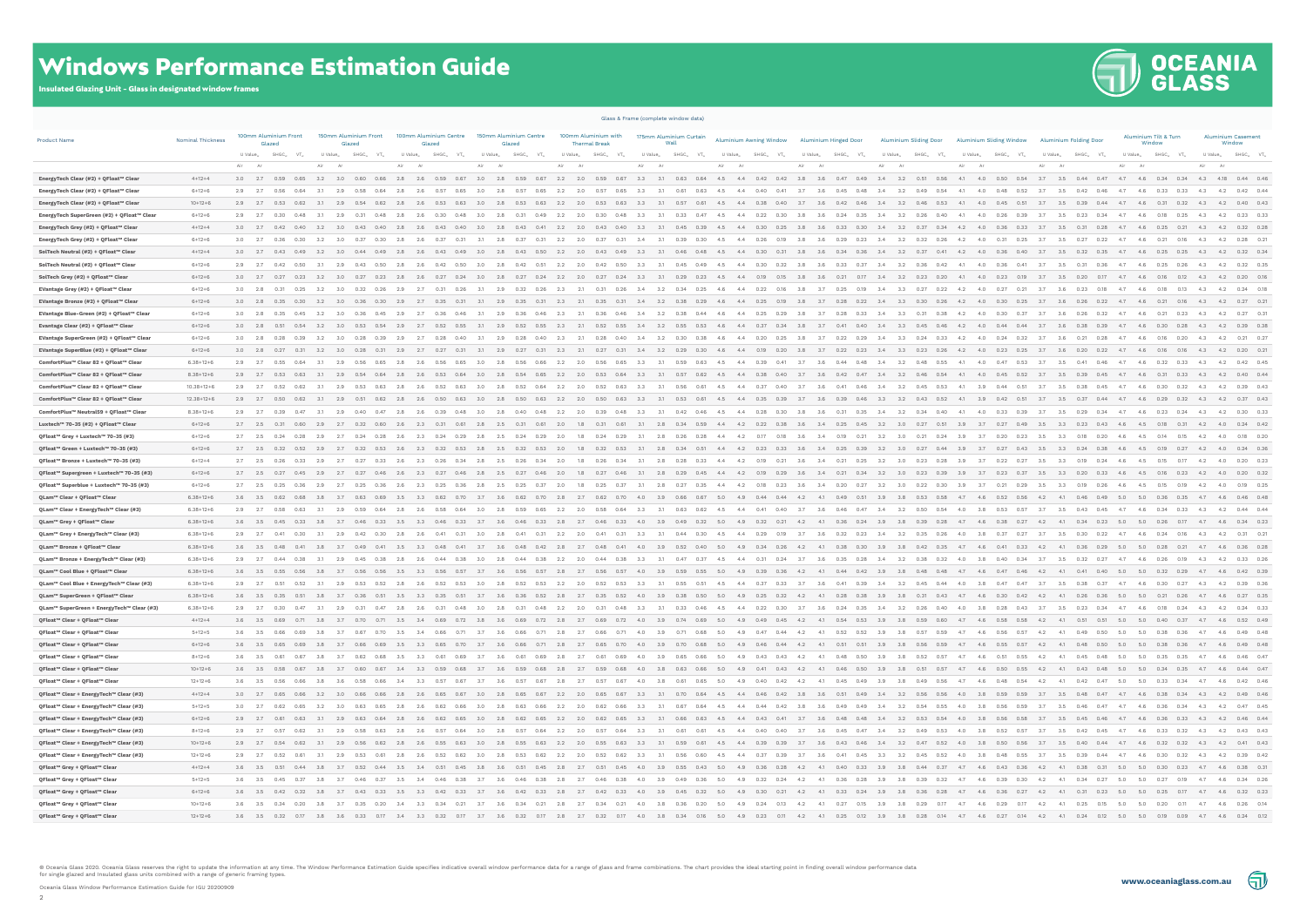# **JOCEANIA<br>JGLASS**



Oceania Glass Window Performance Estimation Guide for IGU 20200909

### Windows Performance Estimation Guide

Insulated Glazing Unit - Glass in designated window frames

| <b>Product Name</b>                                                              | <b>Nominal Thickness</b>     | 100mm Aluminium Front<br>Glazed                                    | 150mm Aluminium Front<br>Glazed                               | 100mm Aluminium Centre<br>Glazed           | 150mm Aluminium Centre<br>Glazed                         | <b>Thermal Break</b>         | 100mm Aluminium with 175mm Aluminium Curtain                                                                                                                                   | Aluminium Awning Window Aluminium Hinged Door |                                              |                               | Aluminium Sliding Door Aluminium Sliding Window Aluminium Folding Door                                                                                                                                                          | Aluminium Tilt & Turn<br>Window                       | <b>Aluminium Casement</b><br>Window                       |
|----------------------------------------------------------------------------------|------------------------------|--------------------------------------------------------------------|---------------------------------------------------------------|--------------------------------------------|----------------------------------------------------------|------------------------------|--------------------------------------------------------------------------------------------------------------------------------------------------------------------------------|-----------------------------------------------|----------------------------------------------|-------------------------------|---------------------------------------------------------------------------------------------------------------------------------------------------------------------------------------------------------------------------------|-------------------------------------------------------|-----------------------------------------------------------|
|                                                                                  |                              | U Value <sub>w</sub><br>$SHGC$ <sub>w</sub><br>$-\nabla T_{\rm w}$ | U Value <sub>w</sub><br>SHGC.                                 | U Value<br>SHGC_<br>VT_                    | U Value <sub>w</sub><br>$SHGC_{w}$<br>$VT_w$             | U Value <sub>w</sub><br>SHGC | VT.<br>U Value "<br>SHGC<br>$VT_w$                                                                                                                                             | U Value_<br>SHGC_<br>$VT_w$                   | U Value<br>SHGC.                             | U Value<br><b>SHGC</b>        | U Value_<br>U Value "<br>SHGC_<br>$VT_{\omega}$                                                                                                                                                                                 | U Value <sub>w</sub><br>SHGC_<br>VT_                  | U Value <sub>w</sub><br>SHGC <sub>w</sub> VT <sub>w</sub> |
|                                                                                  |                              | Air                                                                |                                                               | Air                                        | Air                                                      |                              |                                                                                                                                                                                | Air                                           | Air                                          | Air                           | Air<br>Air                                                                                                                                                                                                                      |                                                       | Air                                                       |
| QFloat™ Grey + EnergyTech™ Clear (#3)                                            | $4 + 12 + 4$                 |                                                                    | 3.0 2.7 0.46 0.41 3.2 3.0 0.47 0.41                           | $2.8$ $2.6$<br>0.46  0.41  3.0  2.8        | $0.46$ $0.42$ $2.2$ $2.0$                                | $0.46$ 0.41                  | 3.3                                                                                                                                                                            | 3.1 0.49 0.40 4.5 4.4 0.33 0.26               | 3.8<br>3.6<br>$0.36$ $0.30$ $3.4$            | 3.2                           | 0.40  0.35  4.0  3.8  0.42  0.37<br>3.7 3.5 0.34 0.29                                                                                                                                                                           | 4.7 4.6 0.27 0.21 4.3 4.2 0.35 0.28                   |                                                           |
| QFloat™ Grey + EnergyTech™ Clear (#3)                                            | $5 + 12 + 5$                 | 3.0 2.7 0.41<br>0.35                                               | 3.2<br>3.0<br>0.42<br>0.35                                    | 2.8<br>2.6<br>0.41                         | 3.0<br>2.8<br>0.41<br>0.35                               | 2.2<br>2.0<br>0.41           | 0.35<br>3.3<br>3.1<br>0.44<br>0.34                                                                                                                                             | 4.5<br>4.4<br>0.29<br>0.22                    | 3.8<br>0.32<br>-3.6<br>0.26                  | 3.4<br>3.2<br>0.35<br>0.29    | 3.7<br>4.0<br>3.8<br>3.5<br>0.30                                                                                                                                                                                                | 4.7<br>4.6<br>0.24<br>0.18                            | 4.2 0.31 0.24<br>4.3                                      |
| QFloat™ Grey + EnergyTech™ Clear (#3)                                            | $4+12+4$                     | 3.0 2.7 0.46<br>0.41                                               | 3.0                                                           | 2.8<br>0.46                                | 2.8<br>0.42                                              | $2.2\qquad 2.0$              | 0.41<br>3.3<br>0.49<br>0.40                                                                                                                                                    | 4.5<br>4.4 0.33 0.26                          | 3.8<br>0.30                                  | 3.4<br>3.2<br>0.40<br>0.35    | 4.0<br>$0.42$ 0.37<br>3.5<br>0.29                                                                                                                                                                                               | 4.7<br>4.6 0.27<br>0.21                               | 4.3 4.2 0.35 0.28                                         |
| QFloat™ Grey + EnergyTech™ Clear (#3)                                            | $5 + 12 + 5$                 | $3.0$ $2.7$<br>0.35<br>0.41                                        | 3.2<br>3.0<br>0.42<br>0.35                                    | - 2.8<br>- 2.6<br>0.41                     | 3.0<br>0.41<br>0.35                                      | 2.2<br>2.0<br>0.41           | 0.35<br>-3.3<br>0.44<br>0.34                                                                                                                                                   | -4.5<br>4.4<br>0.29<br>0.22                   | 3.8<br>-3.6<br>0.32<br>0.26                  | 3.4<br>3.2<br>0.35<br>0.29    | 4.0<br>3.8<br>0.31<br>- 3.7<br>- 3.5<br>0.30<br>0.25                                                                                                                                                                            | 4.7<br>- 4.6<br>0.24<br>0.18                          | $0.31$ 0.2<br>- 4.3<br>4.2                                |
| QFloat™ Grey + EnergyTech™ Clear (#3)                                            | $6 + 12 + 6$                 | $2.9$ 2.7<br>0.30                                                  |                                                               |                                            |                                                          |                              |                                                                                                                                                                                |                                               | 0.22                                         |                               |                                                                                                                                                                                                                                 |                                                       | 4.2                                                       |
| QFloat™ Green + QFloat™ Clear                                                    | $4 + 12 + 4$                 | 3.6<br>0.64<br>3.5<br>0.53                                         | 3.8<br>3.7<br>0.65                                            | 3.5<br>3.4<br>0.53                         | 0.66<br>0.53                                             | 2.8<br>2.7                   | 3.9<br>0.57<br>0.66<br>4.0<br>0.63                                                                                                                                             | 5.0<br>4.9<br>0.38<br>0.41                    | 0.42<br>0.48<br>-4.2<br>4.1                  | 3.9<br>3.8<br>0.46<br>0.55    | 4.7<br>4.6<br>0.45<br>0.53<br>-4.2<br>4.1<br>0.39                                                                                                                                                                               | 5.0<br>5.0<br>0.31<br>0.33                            | $0.40 \qquad 0.45$<br>4.7<br>4.6                          |
| QFloat™ Green + QFloat™ Clear                                                    | $5 + 12 + 6$                 | $3.6\qquad 3.5$<br>0.51<br>0.63                                    | 3.8<br>3.7<br>0.53<br>0.63                                    | 3.5<br>3.4<br>0.52<br>0.64                 | 0.52<br>0.64<br>3.7<br>- 3.6                             | 2.7<br>0.52<br>2.8           | 0.64<br>4.0<br>3.9<br>0.55<br>0.62                                                                                                                                             | 5.0<br>4.9<br>0.37<br>0.40                    | 0.41<br>0.47<br>4.2<br>4.1                   | 3.9<br>3.8<br>0.45<br>0.53    | 4.7<br>4.6<br>0.44<br>0.52<br>4.2<br>4.1<br>0.38<br>0.45                                                                                                                                                                        | 5.0<br>5.0<br>0.30<br>0.32                            | 4.7<br>4.6 0.39 0.44                                      |
| QFloat™ Green + QFloat™ Clear                                                    | $6 + 12 + 6$                 | $3.6\qquad 3.5$<br>0.59<br>0.46                                    | 3.8<br>3.7<br>0.47<br>0.60                                    | - 3.5<br>3.3<br>0.47<br>0.61               | 3.7<br>3.6<br>0.47<br>0.61                               | 2.8<br>2.7<br>0.47           | 0.61<br>4.0<br>3.9<br>0.50<br>0.58                                                                                                                                             | 5.0<br>4.9<br>0.33<br>0.38                    | 0.37<br>0.44<br>-4.2<br>4.1                  | 3.9<br>3.8<br>0.40<br>0.51    | 4.7<br>-4.6<br>0.39<br>0.49<br>4.2<br>0.34<br>0.43                                                                                                                                                                              | 5.0<br>5.0<br>0.27<br>0.31                            | 4.6 0.35 0.41<br>4.7                                      |
| QFloat™ Green + QFloat™ Clear                                                    | $10+12+5$                    | 3.6 3.5 0.35 0.49                                                  | 3.8<br>3.7<br>$0.35$ 0.49<br>$0.49$ 0.60<br>3.0               | 3.4<br>3.3<br>0.35<br>0.50<br>0.48<br>0.61 | 3.7<br>3.6<br>0.35<br>0.50<br>3.0<br>2.8<br>0.49<br>0.61 | 2.8<br>2.7<br>0.35 0.50      | 4.0<br>3.8 0.37<br>0.48<br>3.1<br>0.59                                                                                                                                         | 5.0<br>4.9 0.25 0.31                          | 4.2<br>4.1<br>$0.27$ 0.37 3.9<br>3.6<br>0.38 | 3.8<br>$0.30 \t 0.42$<br>3.4  | 4.7<br>4.6 0.29 0.40<br>4.2<br>4.1<br>0.26<br>0.35<br>3.7<br>0.54<br>0.36<br>0.43                                                                                                                                               | 5.0<br>4.7                                            | 5.0  0.20  0.25  4.7  4.6  0.26  0.34                     |
| QFloat™ Green + EnergyTech™ Clear (#3)                                           | $4+12+4$                     | 3.0 2.7 0.48 0.60                                                  | 3.2                                                           | 2.8<br>2.6<br>0.48<br>0.60                 |                                                          | 2.2<br>2.0<br>0.48           | 3.3<br>0.52<br>0.61                                                                                                                                                            | 4.5<br>4.4 0.34<br>0.38                       | 3.8<br>0.45                                  | 3.2<br>0.42<br>0.51           | 4.0<br>3.8 0.44<br>3.5                                                                                                                                                                                                          | 4.6<br>0.28<br>0.31<br>4.7                            | 4.2 0.36 0.42<br>4.3<br>0.30 4.3 4.2 0.36 0.41            |
| QFloat™ Green + EnergyTech™ Clear (#3)                                           | $5 + 12 + 6$<br>$6 + 12 + 6$ | 3.0 2.7 0.48<br>0.59<br>2.9 2.7 0.43<br>0.55                       | 3.2<br>2.9<br>0.49<br>0.59<br>2.9<br>0.43<br>0.55             | 2.8<br>2.6<br>2.8<br>0.43                  | 2.8<br>0.60<br>- 3.0<br>0.48                             | 2.2<br>2.0<br>0.48           | 0.60<br>3.3<br>0.51<br>- 3.1<br>0.58                                                                                                                                           | 4.5<br>4.4 0.34<br>0.37                       | 0.44<br>3.8<br>- 3.6<br>0.38                 | 3.4<br>3.2<br>0.41<br>0.50    | 4.0<br>3.8<br>0.44<br>0.53<br>3.7<br>3.5<br>0.42<br>0.35                                                                                                                                                                        | 4.6<br>0.28                                           | 4.2<br>$0.32$ $0.31$                                      |
| QFloat™ Green + EnergyTech™ Clear (#3)<br>QFloat™ Green + EnergyTech™ Clear (#3) | $10+12+5$                    | 2.9 2.7 0.30<br>0.45                                               | 3.1<br>2.9<br>0.30<br>0.46                                    | 2.8<br>2.6<br>0.30                         | 2.8<br>0.46<br>3.0<br>0.30                               | 2.2<br>2.0<br>0.30           | 3.3<br>0.32<br>0.46<br>- 3.1<br>0.45                                                                                                                                           | 0.21<br>0.29<br>4.5<br>4.4                    | 0.23<br>0.34<br>3.7<br>3.6                   | 3.2<br>0.26<br>0.39<br>3.4    | 4.0<br>0.27<br>0.41<br>3.7<br>3.5<br>0.33<br>3.8<br>0.22                                                                                                                                                                        | 4.7<br>4.6<br>0.17                                    | 0.23  4.3  4.2  0.22  0.32                                |
| QFloat™SuperGreen + QFloat™ Clear                                                | $6 + 12 + 6$                 | 3.6<br>0.37<br>3.5<br>0.52                                         | 0.52                                                          | 3.5<br>3.3<br>0.38<br>0.53                 | 0.53                                                     |                              | 0.53<br>4.0<br>3.9<br>0.40<br>0.51                                                                                                                                             | 5.0<br>4.9<br>0.27<br>0.33                    | 4.2<br>0.30<br>0.39                          | 3.9<br>3.8<br>0.32<br>0.44    | 4.7<br>4.6<br>0.32<br>0.43<br>4.2                                                                                                                                                                                               | 0.22<br>5.0<br>5.0<br>0.27                            | $0.28$ 0.3<br>4.7<br>4.6                                  |
| QFloat™ SuperGreen + EnergyTech™ Clear (#3)                                      | $6 + 12 + 6$                 | 2.9 2.7 0.33 0.48                                                  | 3.1<br>2.9<br>$0.33$ 0.48                                     | 2.8<br>0.33<br>2.6<br>0.49                 | 2.8<br>0.33<br>0.49<br>3.0                               | 2.0<br>$0.33$ 0.49<br>2.2    | 3.3<br>0.35<br>3.1<br>0.47                                                                                                                                                     | 4.4 0.23 0.31<br>4.5                          | 3.8<br>3.6<br>0.26<br>0.36                   | 3.2<br>0.28<br>3.4<br>0.41    | 4.0 0.28<br>0.40<br>3.7<br>3.5<br>0.24<br>0.34<br>4.1                                                                                                                                                                           | 4.7                                                   | 4.6  0.19  0.25  4.3  4.2  0.25  0.34                     |
| QFloat™ Bronze + QFloat™ Clear                                                   | $4 + 12 + 4$                 | 3.6<br>3.5<br>0.54<br>0.48                                         | 0.49                                                          |                                            |                                                          |                              | 0.49<br>3.9                                                                                                                                                                    |                                               |                                              |                               |                                                                                                                                                                                                                                 | 0.32<br>0.25                                          | 4.6  0.41  0.34                                           |
| QFloat™ Bronze + QFloat™ Clear                                                   | $5 + 12 + 5$                 | 3.6 3.5 0.48 0.42 3.8                                              | $0.49$ $0.43$ $3.5$<br>3.7                                    | 3.4<br>0.49<br>0.43                        | 3.7<br>3.6<br>0.49<br>0.43                               | 2.8<br>2.7                   | $0.49$ $0.43$ $4.0$                                                                                                                                                            | 39 052 042 50 49 034 027                      | 4.1 0.38 0.32 3.9<br>4.2                     | 3.8 0.42<br>0.36              | 4.7<br>4.6 0.41 0.35<br>4.2<br>4.1<br>0.36 0.30                                                                                                                                                                                 | 5.0                                                   | 5.0  0.28  0.22  4.7  4.6  0.36  0.30                     |
| QFloat™ Bronze + QFloat™ Clear                                                   | $6 + 12 + 6$                 | 3.6<br>3.5<br>0.45<br>0.40                                         | 3.8<br>3.7<br>0.40                                            | 3.3<br>0.45                                |                                                          |                              | 3.9<br>0.49<br>4.0<br>0.39                                                                                                                                                     | 0.32<br>5.0<br>4.9                            | 0.30                                         | 3.8<br>3.9<br>0.39<br>0.34    | 0.39<br>0.33<br>4.2<br>4.7<br>4.6<br>0.34                                                                                                                                                                                       | 5.0<br>5.0<br>0.27<br>0.21                            | $0.34$ 0.2<br>4.7<br>4.6                                  |
| QFloat™ Bronze + QFloat™ Clear                                                   | $10+12+6$                    | 3.6 3.5 0.39 0.26                                                  | 3.8<br>0.26                                                   | 3.5                                        | 0.27                                                     | - 2.7                        | 3.8<br>0.42<br>0.26                                                                                                                                                            | 0.27<br>5.0<br>4.9<br>0.17                    | $0.31$ 0.20                                  | 3.9<br>0.33<br>0.22<br>3.8    | 4.7<br>0.33<br>0.22<br>4.2                                                                                                                                                                                                      | 5.0<br>0.23<br>0.14                                   | 4.6 0.29 0.18<br>4.7                                      |
| QFloat™ Bronze + EnergyTech™ Clear (#3)                                          | $4 + 12 + 4$                 | 3.0<br>2.7 0.49<br>0.45                                            | 3.2<br>3.0<br>0.45                                            | 2.8                                        | 0.46                                                     | 2.2<br>2.0<br>O 50           | 0.46<br>3.3<br>$-31$<br>0.53<br>0.44                                                                                                                                           | 4.5<br>4.4<br>0.35<br>0.29                    | 3.8<br>3.6<br>0.39<br>0.33                   | 3.4<br>3.2<br>0.43<br>0.38    | 4.0<br>3.8<br>0.45<br>0.41<br>37<br>3.5<br>0.32                                                                                                                                                                                 | 47<br>4.6<br>0.29<br>0.23                             | 4.2<br>$0.37$ 0.3<br>4.3                                  |
| QFloat™ Bronze + EnergyTech™ Clear (#3)                                          | $5 + 12 + 5$                 | 3.0 2.7 0.44 0.40                                                  | 3.2<br>3.0<br>0.45<br>0.40                                    | 2.8<br>2.6<br>0.44                         | 3.0<br>2.8<br>0.44<br>0.41                               | 2.2<br>2.0<br>0.44           | 0.40<br>3.3<br>3.1<br>0.47<br>0.39                                                                                                                                             | 4.5<br>4.4 0.31 0.25                          | 3.8<br>3.6<br>0.35<br>0.30                   | 3.4<br>3.2<br>0.38<br>0.34    | 4.0<br>3.8<br>$0.40\qquad 0.36$<br>3.7<br>3.5<br>0.33<br>0.28                                                                                                                                                                   | 4.6<br>4.7                                            | 0.26 0.21 4.3 4.2 0.33 0.28                               |
| QFloat™ Bronze + EnergyTech™ Clear (#3)                                          | $6 + 12 + 6$                 | 2.9<br>2.7<br>0.41<br>0.37                                         | 3.1<br>2.9<br>0.42<br>0.37                                    | 2.8<br>2.6<br>0.41<br>0.37                 | 3.0<br>- 2.8<br>0.42<br>0.38                             | 2.2<br>2.0<br>0.41           | 0.37<br>3.3<br>3.1<br>0.44<br>0.36                                                                                                                                             | 4.5<br>4.4<br>0.29<br>0.23                    | - 3.7<br>- 3.6<br>0.33<br>0.27               | 3.4<br>3.2<br>0.36<br>0.31    | 4.0<br>- 3.8<br>0.38<br>0.33<br>3.7<br>3.5<br>0.31<br>0.26                                                                                                                                                                      | 4.7<br>-4.6<br>0.24<br>0.19                           | $0.31$ $0.21$<br>4.3<br>4.2                               |
| QFloat™ Bronze + EnergyTech™ Clear (#3)                                          | $10+12+6$                    | 2.9 2.7 0.34<br>0.24                                               | 2.9<br>0.34<br>0.24                                           | 2.8<br>2.6<br>0.34<br>0.25                 | 3.0<br>2.8<br>0.34<br>0.25                               | 2.2<br>2.0<br>0.34           | 0.25<br>3.3<br>3.1<br>0.36<br>0.24                                                                                                                                             | 4.4 0.24<br>4.5<br>0.16                       | 3.7<br>3.6<br>0.27<br>0.18                   | 3.4<br>3.2<br>0.29<br>0.21    | 4.0<br>3.8<br>0.31<br>0.22<br>3.5<br>0.25<br>0.17                                                                                                                                                                               | 0.20<br>4.7<br>4.6<br>0.13                            | 4.2 0.25 0.17<br>4.3                                      |
| QFloat™ Supergrey + QFloat™ Clear                                                | $6 + 12 + 6$                 | 3.6 3.5 0.20<br>0.07                                               | 3.8<br>3.7<br>0.21<br>0.07                                    | 3.3<br>3.5<br>0.21<br>0.07                 | 3.7<br>3.6<br>0.21<br>0.07                               | 2.8<br>2.7<br>0.21           | 3.9<br>0.07<br>4.0<br>0.22<br>0.07                                                                                                                                             | 5.0<br>4.9<br>0.15<br>0.04                    | 4.2<br>4.1<br>0.16<br>0.05                   | 3.9<br>3.8<br>0.18<br>0.06    | 4.2<br>4.7<br>4.6<br>0.17<br>4.1<br>0.15                                                                                                                                                                                        | 5.0<br>5.0<br>0.12<br>0.03                            | $0.16 \qquad 0.0$<br>4.7<br>4.6                           |
| QFloat™ Supergrey + EnergyTech™ Clear (#3)                                       | $6 + 12 + 6$                 | 2.9 2.7 0.15<br>0.06                                               | 0.06                                                          | 2.8                                        | 0.06                                                     | 2.0<br>$0.15$ 0.06           | 3.3<br>0.16                                                                                                                                                                    | 4.5<br>4.4<br>$0.11$ 0.04                     | 3.8<br>3.6<br>$0.12$ 0.05                    | 3.4<br>3.2<br>0.13            | 4.1<br>4.0<br>0.13                                                                                                                                                                                                              | 4.6<br>0.09                                           | 4.2 0.12 0.0<br>4.3                                       |
| QFloat™SuperBlue + QFloat™ Clear                                                 | $6 + 12 + 6$                 | 3.6 3.5 0.37<br>0.41                                               | 3.8<br>3.7<br>0.37<br>0.41                                    | 3.5<br>3.3<br>0.37<br>0.42                 | 3.7<br>-3.6<br>0.37<br>0.42                              | - 2.8<br>- 2.7               | 3.9<br>0.42<br>4.0<br>0.39<br>0.40                                                                                                                                             | 5.0<br>4.9<br>0.26<br>0.26                    | -4.2<br>4.1<br>0.31                          | 3.9<br>3.8<br>0.32<br>0.35    | 4.2<br>4.7<br>4.6<br>0.31<br>0.34<br>-4.1<br>0.27<br>0.29                                                                                                                                                                       | 5.0<br>5.0<br>0.22<br>0.21                            | $0.28$ 0.2<br>4.7<br>4.6                                  |
| QFloat™SuperBlue + QFloat™ Clear                                                 | $10+12+6$                    | 3.6<br>3.5<br>0.30<br>0.32                                         | 0.32                                                          |                                            |                                                          |                              | 3.9<br>0.32                                                                                                                                                                    |                                               |                                              |                               |                                                                                                                                                                                                                                 |                                                       | 4.6 0.23 0.22                                             |
| QFloat™SuperBlue + EnergyTech™ Clear (#3)                                        | $6 + 12 + 6$                 | 2.9 2.7 0.32<br>0.38                                               | 3.1<br>2.9<br>0.32<br>0.38                                    | 2.8<br>2.6<br>0.32<br>0.39                 | 3.0<br>2.8<br>0.32<br>0.39                               | 2.2<br>2.0<br>0.32           | 0.39<br>3.3<br>3.1<br>0.34<br>0.37                                                                                                                                             | 4.5<br>4.4 0.23 0.24                          | 3.7<br>3.6<br>0.25<br>0.28                   | 3.4<br>3.2<br>0.28<br>0.32    | 4.1<br>4.0<br>0.27<br>0.31<br>3.7<br>3.5<br>0.24<br>0.27                                                                                                                                                                        | 0.19<br>4.7<br>4.6<br>0.20                            | 4.3<br>4.2  0.24  0.2                                     |
| QFloat™SuperBlue + EnergyTech™ Clear (#3)                                        | $10+12+6$                    | 2.9<br>2.7 0.25 0.29                                               | 2.9<br>0.25<br>0.30                                           | 2.8<br>0.25                                | 0.30                                                     | 2.2<br>2.0<br>0.25           | 0.30<br>3.3<br>0.27                                                                                                                                                            | 4.4<br>0.18<br>0.19                           | 3.6<br>0.20<br>0.22                          | 3.4<br>3.2<br>0.21<br>0.25    | 0.21<br>0.24                                                                                                                                                                                                                    |                                                       | 4.3<br>4.2                                                |
| LuminaMist™ Clear + QFloat™ Clear                                                | $6.38 + 12 + 6$              | 3.6 3.5 0.51 0.52                                                  | 0.52<br>0.52<br>3.8<br>3.7                                    | 0.52<br>- 3.5<br>3.3<br>0.53               | 3.7<br>- 3.6<br>0.52<br>0.53                             | 2.8<br>2.7<br>0.51           | 3.9<br>0.53<br>4.0<br>0.55<br>0.51                                                                                                                                             | - 5.0<br>4.9<br>0.36<br>0.33                  | - 4.2<br>0.41<br>0.38<br>- 4.1               | 0.44<br>0.44<br>-3.9<br>- 3.8 | 4.7<br>0.43<br>- 4.6<br>0.42<br>-4.2<br>-4.1                                                                                                                                                                                    | 5.0<br>0.30<br>0.27<br>- 5.0                          | 4.6 0.39 0.36<br>4.7                                      |
| LuminaMist™ Clear + EnergyTech™ Clear (#3)                                       | $6.38 + 12 + 6$              | 2.9 2.7 0.47 0.48                                                  | 3.1<br>2.9 0.48 0.48 2.8 2.6                                  | 0.48<br>0.49                               | $3.0\qquad 2.8$<br>0.49<br>0.48                          | 2.2<br>2.0 0.48 0.49         | 3.3<br>3.1  0.51  0.47  4.5                                                                                                                                                    | 4.4 0.34 0.30                                 | $3.7\qquad 3.6$<br>0.37 0.36                 | 3.2<br>0.41<br>0,41<br>3.4    | 4.0<br>3.8 0.43 0.43<br>3.7 3.5<br>0.35<br>0.34                                                                                                                                                                                 | 4.7                                                   | 4.6 0.28 0.25 4.3 4.2 0.36 0.33                           |
| LuminaMist™ Grey + QFloat™ Clear                                                 | $6.76 + 12 + 6$              | 3.6<br>3.5<br>0.41<br>0.25                                         | 3.8<br>3.7<br>$0.42$ 0.25                                     | - 3.4<br>3.3<br>0.41<br>0.26               | 3.7<br>- 3.6<br>0.41<br>0.26                             | 2.8<br>2.7<br>0.41           | 0.26<br>4.0<br>3.9<br>0.44<br>0.25                                                                                                                                             | 5.0<br>4.9<br>0.29<br>0.16                    | 4.2<br>4.1<br>0.32<br>0.19                   | 3.9<br>3.8<br>0.35<br>0.22    | 4.7<br>4.6<br>0.22<br>0.16<br>4.2<br>4.1<br>0.19<br>0.14                                                                                                                                                                        | 5.0<br>5.0<br>0.15<br>0.10                            | $0.19$ $0.13$<br>4.7<br>4.6                               |
| LuminaMist™ Grey + EnergyTech™ Clear (#3)                                        | $6.76 + 12 + 6$              | 2.9 2.7 0.34 0.23                                                  | 2.9<br>$0.35$ 0.23<br>3.1                                     | 2.8<br>0.34<br>0.23<br>2.6                 | 2.8<br>0.23<br>3.0<br>0.34                               | 2.0<br>$0.34$ 0.23<br>2.2    | 3.3<br>0.37<br>0.22<br>3.1                                                                                                                                                     | 4.5<br>4.4 0.24<br>0.15                       | 3.7<br>- 3.6<br>0.27<br>0.17                 | 3.2<br>0.30<br>0.19<br>3.4    | 4.0<br>3.8<br>0.31<br>3.5<br>0.25<br>0.16<br>0.21<br>3.7                                                                                                                                                                        | 4.7<br>4.6<br>0.20<br>0.12                            | 4.2  0.26  0.16<br>4.3                                    |
| LuminaCloud™ Clear + QFloat™ Clear                                               | $4 + 12 + 4$                 | 3.6<br>3.5                                                         |                                                               |                                            |                                                          |                              |                                                                                                                                                                                |                                               |                                              |                               |                                                                                                                                                                                                                                 | 0.40<br>5.0<br>5.0<br>0.37                            | $0.52$ 0.49<br>4.7<br>4.6                                 |
| LuminaCloud™ Clear + QFloat™ Clear                                               | $6 + 12 + 6$                 |                                                                    | 3.6 3.5 0.65 0.69 3.8 3.7 0.66 0.69                           | 3.5<br>3.3 0.65 0.70 3.7                   | 3.6<br>0.66 0.71 2.8 2.7                                 |                              | 0.65 0.70 4.0<br>3.9 0.70 0.68                                                                                                                                                 | 5.0 4.9 0.46 0.44                             | 4.2<br>4.1<br>$0.51$ 0.51                    | 3.9                           | 3.8 0.56 0.59 4.7 4.6 0.55 0.57 4.2 4.1 0.48 0.50 5.0 5.0 0.38 0.36 4.7 4.6 0.49 0.48                                                                                                                                           |                                                       |                                                           |
| LuminaCloud™ Clear + QFloat™ Clear                                               | $10+12+6$                    | 3.6<br>3.5<br>0.58<br>0.67                                         | 3.7<br>$0.60$ 0.67<br>3.8                                     | 3.4<br>3.3<br>0.59<br>0.68                 | 3.7<br>3.6<br>0.59<br>0.68                               | 2.7<br>$0.59$ 0.68<br>2.8    | 3.8 0.63<br>4.0<br>0.66                                                                                                                                                        | 5.0 4.9 0.41<br>0.43                          | 4.2<br>4.1  0.46  0.50                       | 3.9<br>3.8<br>0.51<br>0.57    | 4.7<br>4.6  0.50  0.55<br>4.2<br>4.1<br>0.43<br>0.48                                                                                                                                                                            | 5.0<br>5.0<br>$0.34$ 0.35                             | 4.7<br>4.6  0.44  0.47                                    |
| LuminaCloud™ Clear + QFloat™ Clear                                               | $12+12+6$                    | 3.6 3.5 0.56 0.66 3.8                                              |                                                               |                                            |                                                          |                              |                                                                                                                                                                                |                                               |                                              |                               | 0.66 0.66 0.46 3.3 0.57 0.67 3.7 3.6 0.57 0.67 2.8 2.7 0.57 0.67 4.0 3.8 0.61 0.65 5.0 4.9 0.40 0.42 4.1 0.45 0.49 3.9 3.8 0.49 0.56 4.7 4.6 0.48 0.54 4.2 4.1 0.42 0.47 5.0 5.0 0.33 0.34 4.7 4.6 0.42 0.46 0.42 0.46 0.42 0.4 |                                                       |                                                           |
| LuminaCloud™ Clear + EnergyTech™ Clear (#3)                                      | $4 + 12 + 4$                 |                                                                    |                                                               |                                            |                                                          |                              |                                                                                                                                                                                |                                               |                                              |                               | 3.0 2.7 0.65 0.66 3.2 3.0 0.66 0.66 2.8 2.6 0.65 0.67 3.0 2.8 0.65 0.67 2.2 2.0 0.65 0.67 3.3 3.1 0.70 0.64 4.5 4.4 0.46 0.42 3.8 0.51 0.49 3.4 3.2 0.56 0.56 4.0 3.8 0.59 0.59 3.7 3.5 0.48 0.47 4.7 4.6 0.38 0.34 4.2 0.49 0  |                                                       |                                                           |
| LuminaCloud™ Clear + EnergyTech™ Clear (#3)                                      | $6 + 12 + 6$                 |                                                                    |                                                               |                                            |                                                          |                              |                                                                                                                                                                                |                                               |                                              |                               | 2.9 2.7 0.61 0.63 3.1 2.9 0.63 0.64 2.8 2.6 0.62 0.65 3.0 2.8 0.62 0.65 2.2 2.0 0.62 0.65 3.3 3.1 0.66 0.63 4.5 4.4 0.43 0.41 3.7 3.6 0.48 0.48 3.4 3.2 0.53 0.54 4.0 3.8 0.56 0.58 3.7 3.5 0.45 0.46 4.7 4.6 0.36 0.33 4.3 4.2 |                                                       |                                                           |
| LuminaCloud™ Clear + EnergyTech™ Clear (#3)                                      | $10+12+6$                    |                                                                    |                                                               |                                            |                                                          |                              |                                                                                                                                                                                |                                               |                                              |                               | 2.9 2.7 0.54 0.62 3.1 2.9 0.56 0.62 2.8 2.6 0.55 0.63 3.0 2.8 0.55 0.63 2.2 2.0 0.55 0.63 3.3 3.1 0.59 0.61 4.5 4.4 0.39 0.39 3.7 3.6 0.43 0.46 3.4 3.2 0.47 0.52 4.0 3.8 0.50 0.56 3.7 3.5 0.40 0.44 4.7 4.6 0.32 0.32 4.3 4.2 |                                                       |                                                           |
| LuminaCloud™ Clear + EnergyTech™ Clear (#3)                                      | $12+12+6$                    |                                                                    |                                                               |                                            |                                                          |                              |                                                                                                                                                                                |                                               |                                              |                               | 2.9 2.7 0.52 0.61 3.1 2.9 0.53 0.61 2.8 2.6 0.52 0.62 3.0 2.8 0.53 0.62 2.2 2.0 0.52 0.62 3.3 3.1 0.56 0.60 4.5 4.4 0.37 0.39 3.7 3.6 0.41 0.45 3.3 3.2 0.45 0.52 4.0 3.8 0.48 0.55 3.7 3.5 0.39 0.44 4.7 4.6 0.30 0.32 4.3 4.2 |                                                       |                                                           |
| Satinlite™ + QFloat™ Clear                                                       | $4 + 12 + 4$                 |                                                                    |                                                               |                                            |                                                          |                              |                                                                                                                                                                                |                                               |                                              |                               | 3.6 3.5 0.69 0.71 3.8 3.7 0.70 0.71 3.5 3.4 0.69 0.72 3.8 3.6 0.69 0.72 2.8 2.7 0.69 0.72 4.0 3.9 0.74 0.69 5.0 4.9 0.49 0.45 4.2 4.1 0.54 0.53 3.9 3.8 0.59 0.60 4.7 4.6 0.58 0.58 4.2 4.1 0.51 5.0 5.0 0.40 0.37 4.7 4.6 0.5  |                                                       |                                                           |
| Satinlite™ + QFloat™ Clear                                                       | $5 + 12 + 5$                 |                                                                    |                                                               |                                            |                                                          |                              |                                                                                                                                                                                |                                               |                                              |                               | 3.6 3.5 0.66 0.69 3.8 3.7 0.67 0.70 3.5 3.4 0.66 0.71 3.7 3.6 0.66 0.71 2.8 2.7 0.66 0.71 4.0 3.9 0.71 0.68 5.0 4.9 0.47 0.44 4.2 4.1 0.52 0.52 3.9 3.8 0.57 0.59 4.7 4.6 0.56 0.57 4.2 4.1 0.49 0.50 5.0 0.38 0.36 4.7 4.6 0.  |                                                       |                                                           |
| Satinlite™ + QFloat™ Clear                                                       | $6 + 12 + 6$                 | 3.6 3.5 0.65 0.69 3.8                                              | 3.7<br>$0.66$ 0.69                                            | 3.5<br>3.3 0.65 0.70 3.7                   | 3.6<br>0.66                                              | 0.71 2.8<br>2.7<br>0.65 0.70 | 4.0<br>3.9<br>0.70<br>0.68                                                                                                                                                     | 5.0<br>4.9  0.46  0.44                        | 4.2<br>4.1<br>$0.51$ 0.51                    | 3.9<br>3.8<br>0.56<br>0.59    | 4.7<br>4.6<br>0.55<br>0.57<br>4.2<br>4.1<br>0.48                                                                                                                                                                                | 5.0<br>5.0<br>$0.38$ $0.36$                           | 4.6  0.49  0.48<br>4.7                                    |
| Satinlite™ + EnergyTech™ Clear (#3)                                              | $4+12+4$                     |                                                                    |                                                               |                                            |                                                          |                              |                                                                                                                                                                                |                                               |                                              |                               | 3.0 2.7 0.65 0.66 3.2 3.0 0.66 0.66 2.8 2.6 0.65 0.67 3.0 2.8 0.65 0.67 2.2 2.0 0.65 0.67 3.3 3.1 0.70 0.64 4.5 4.4 0.46 0.42 3.8 3.6 0.51 0.49 3.4 3.2 0.56 0.56 4.0 3.8 0.59 0.59 3.7 3.5 0.48 0.47 4.6 0.38 0.34 4.3 4.2 0.  |                                                       |                                                           |
| Satinlite™ + EnergyTech™ Clear (#3)                                              | $5 + 12 + 5$                 |                                                                    |                                                               |                                            |                                                          |                              |                                                                                                                                                                                |                                               |                                              |                               | 3.0 2.7 0.62 0.65 3.2 3.0 0.63 0.65 2.8 2.6 0.62 0.66 3.0 2.8 0.63 0.66 2.2 2.0 0.62 0.66 3.3 3.1 0.67 0.64 4.5 4.4 0.44 0.42 3.8 3.6 0.49 0.49 3.4 3.2 0.54 0.55 4.0 3.8 0.56 0.59 3.7 3.5 0.46 0.47                           | 4.7 4.6 0.36 0.34 4.3                                 | 4.2  0.47  0.45                                           |
| Satinlite™ + EnergyTech™ Clear (#3)                                              | $6 + 12 + 6$                 |                                                                    |                                                               |                                            |                                                          |                              |                                                                                                                                                                                |                                               |                                              |                               | 2.9 2.7 0.61 0.63 3.1 2.9 0.63 0.64 2.8 2.6 0.62 0.65 3.0 2.8 0.62 0.65 2.2 2.0 0.62 0.65 3.3 3.1 0.66 0.63 4.5 4.4 0.43 0.41 3.7 3.6 0.48 0.48 3.4 3.2 0.53 0.54 4.0 3.8 0.56 0.58 3.7 3.5 0.45 0.46 4.7 4.6 0.36 0.33 4.3 4.2 |                                                       |                                                           |
| Spotswood™ + QFloat™ Clear                                                       | $4 + 12 + 4$                 |                                                                    |                                                               |                                            |                                                          |                              |                                                                                                                                                                                |                                               |                                              |                               | 3.6 3.5 0.69 0.71 3.8 3.7 0.70 0.71 3.5 3.4 0.69 0.72 3.8 3.6 0.69 0.72 2.8 2.7 0.69 0.72 4.0 3.9 0.74 0.69 5.0 4.9 0.49 0.45 4.2 4.1 0.54 0.53 3.9 3.8 0.59 0.60 4.7 4.6 0.58 0.58 4.2 4.1 0.51 5.0 5.0 0.40 0.37 4.7 4.6 0.5  |                                                       |                                                           |
| Spotswood™ + QFloat™ Clear                                                       | $5 + 12 + 5$                 |                                                                    |                                                               |                                            |                                                          |                              |                                                                                                                                                                                |                                               |                                              |                               | 3.6 3.5 0.66 0.69 3.8 3.7 0.67 0.70 3.5 3.4 0.66 0.71 3.7 3.6 0.66 0.71 2.8 2.7 0.66 0.71 4.0 3.9 0.71 0.68 5.0 4.9 0.47 0.44 4.2 4.1 0.52 0.52 3.9 3.8 0.57 0.59 4.7 4.6 0.56 0.57 4.2 4.1 0.49 0.50 5.0 0.38 0.36 4.7 4.6 0.  |                                                       |                                                           |
| Spotswood™ + QFloat™ Clear                                                       | $6 + 12 + 6$                 |                                                                    |                                                               |                                            |                                                          |                              |                                                                                                                                                                                |                                               |                                              |                               | 3.6 3.5 0.65 0.69 3.8 3.7 0.66 0.69 3.5 3.3 0.65 0.70 3.7 3.6 0.66 0.71 2.8 2.7 0.65 0.70 4.0 3.9 0.70 0.68 5.0 4.9 0.46 0.44 4.2 4.1 0.51 0.51 3.9 3.8 0.56 0.59 4.7 4.6 0.55 0.57 4.2 4.1 0.48 0.50 5.0 0.38 0.36 4.7 4.6 0.  |                                                       |                                                           |
| Spotswood™ + EnergyTech™ Clear (#3)                                              | $4 + 12 + 4$                 |                                                                    | 3.0 2.7 0.65 0.66 3.2 3.0 0.66 0.66 2.8 2.6 0.65 0.67 3.0 2.8 |                                            |                                                          |                              | 0.65 0.67 2.2 2.0 0.65 0.67 3.3 3.1 0.70 0.64                                                                                                                                  |                                               |                                              |                               | 4.5 4.4 0.46 0.42 3.8 3.6 0.51 0.49 3.4 3.2 0.56 0.56 4.0 3.8 0.59 0.59                                                                                                                                                         | 3.7 3.5 0.48 0.47 4.7 4.6 0.38 0.34 4.3 4.2 0.49 0.46 |                                                           |
| Spotswood™ + EnergyTech™ Clear (#3)                                              | $5 + 12 + 5$                 |                                                                    |                                                               |                                            |                                                          |                              | 3.0   2.7   0.62   0.65   3.2   3.0   0.63   0.65   2.8   2.6   0.62   0.66   3.0   2.8   0.63   0.66   2.2   2.0   0.62   0.66   3.3   3.1   0.67   0.64                      |                                               |                                              |                               | 4.5 4.4 0.44 0.42 3.8 3.6 0.49 0.49 3.4 3.2 0.54 0.55 4.0 3.8 0.56 0.59 3.7 3.5 0.46                                                                                                                                            | 0.47 4.7 4.6 0.36 0.34 4.3 4.2 0.47 0.45              |                                                           |
| Spotswood™ + EnergyTech™ Clear (#3)                                              | $6 + 12 + 6$                 |                                                                    |                                                               |                                            |                                                          |                              | 2.9 2.7 0.61 0.63 3.1 2.9 0.63 0.64 2.8 2.6 0.62 0.65 3.0 2.8 0.62 0.65 2.2 2.0 0.62 0.65 3.3 3.1 0.66 0.63 4.5 4.4 0.43 0.41 3.7 3.6 0.48 3.4 3.2 0.53 0.54 4.0 3.8 0.56 0.58 |                                               |                                              |                               | 3.7 3.5 0.45 0.46                                                                                                                                                                                                               | 4.7                                                   | 4.6 0.36 0.33 4.3 4.2 0.46 0.44                           |
| Cathlite™ + QFloat™ Clear                                                        | $4 + 12 + 4$                 | 3.6<br>3.5<br>0.69<br>0.71                                         | 3.8<br>3.7<br>0.70<br>0.71                                    | 3.5<br>3.4<br>0.69<br>$0.72$ 3.8           | 3.6<br>0.69<br>0.72                                      | 2.8<br>2.7<br>$0.69$ 0.72    | 4.0<br>3.9<br>0.74<br>0.69                                                                                                                                                     | 5.0<br>4.9<br>0.49<br>0.45                    | 4.2<br>$0.54$ 0.53<br>4.1                    | 3.9<br>3.8<br>0.59<br>0.60    | 4.7<br>4.6<br>0.58<br>0.58<br>4.2<br>0.51<br>0.51<br>4.1                                                                                                                                                                        | 5.0<br>5.0<br>0.40<br>0.37                            | 4.6  0.52  0.49<br>4.7                                    |
| Cathlite™ + QFloat™ Clear                                                        | $5 + 12 + 5$                 |                                                                    |                                                               |                                            |                                                          |                              |                                                                                                                                                                                |                                               |                                              |                               | 3.6 3.5 0.66 0.69 3.8 3.7 0.67 0.70 3.5 3.4 0.66 0.71 3.7 3.6 0.66 0.71 2.8 2.7 0.66 0.71 4.0 3.9 0.71 0.68 5.0 4.9 0.47 0.44 4.2 4.1 0.52 0.52 3.9 3.8 0.57 0.59 4.7 4.6 0.56 0.57 4.2 4.1 0.49 0.50 5.0 0.38 0.36 4.7 4.6 0.  |                                                       |                                                           |

© Oceania Glass 2020. Oceania Glass reserves the right to update the information at any time. The Window Performance Estimation Guide specifies indicative overall window performance data for a range of glass and frame comb